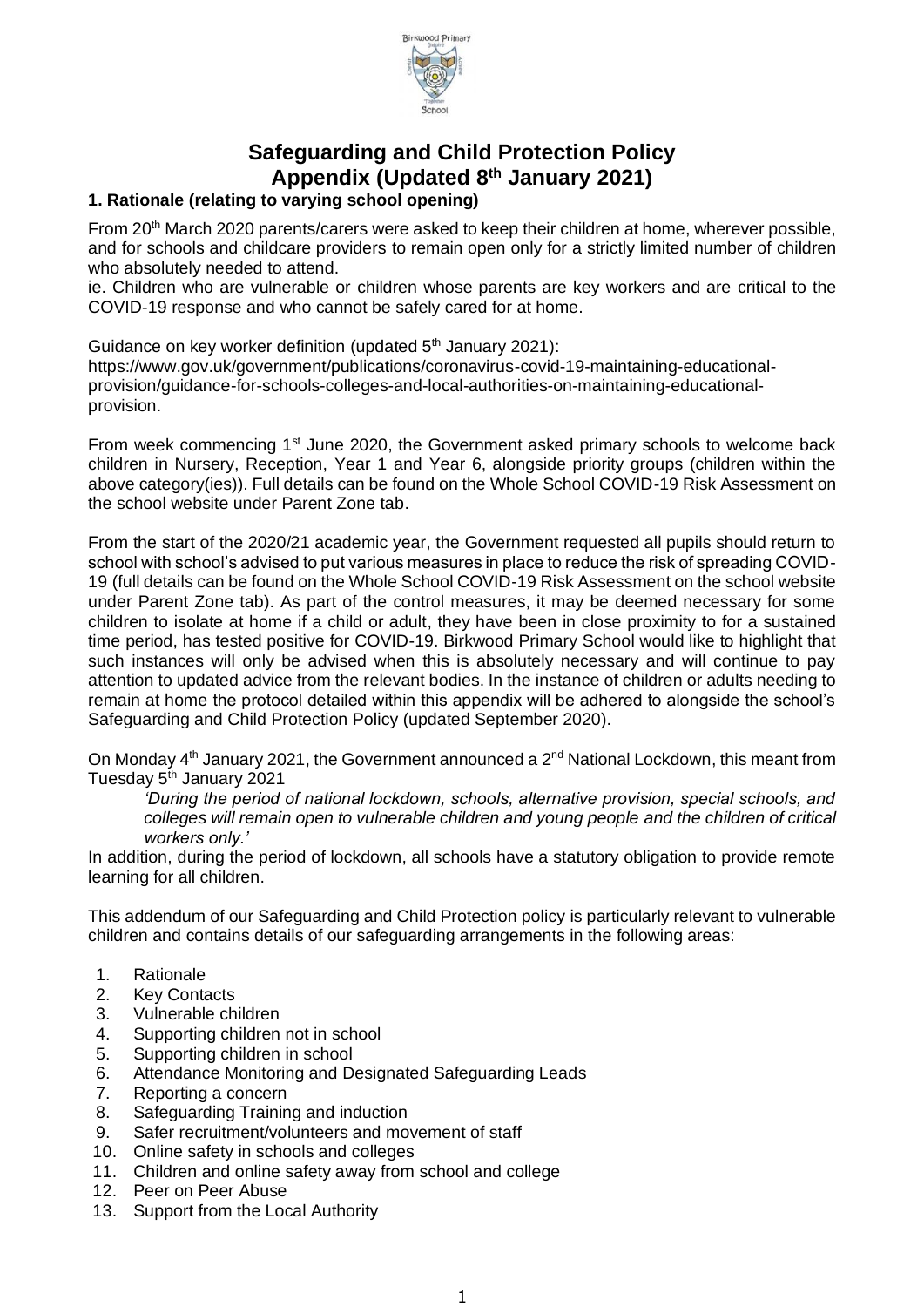# **2. Key contacts**

| <b>Role</b>                                           | <b>Name</b>                                               | <b>Contact number</b>                 | Email                                                                  |
|-------------------------------------------------------|-----------------------------------------------------------|---------------------------------------|------------------------------------------------------------------------|
| Designated<br>Safeguarding<br>Lead (DSL)              | Mr Ben Froggatt                                           | Shared with<br>staff/Governors/<br>LA | Shared with staff/Governors/multi-<br>agency teams/parents via website |
| <b>Deputy Designated</b><br><b>Safeguarding Leads</b> | Mrs Julie Allen MBE<br>Mrs Linda Taylor<br>Mrs Jill Birch | Shared with<br>staff/Governors/<br>LA | Shared with staff/Governors/multi-<br>agency teams/parents via website |
| Safeguarding<br><b>Governors</b>                      | Mr Paul Sabin                                             | Shared with<br>staff/Governors/<br>LA | Shared with staff/Governors/multi-<br>agency teams/parents via website |

# **3. Vulnerable children**

Vulnerable children include those who have a social worker and those children and young people up to the age of 25 with education, health and care (EHC) plans. Those who have a social worker, including children who have a Child Protection (CP) Plan and those who are looked after by the Local Authority. A child may also be deemed to be vulnerable if they have been assessed as being in need or otherwise meet the definition in Section 17 of the Children Act 1989.The school will make regular contact (at least weekly) with the relevant families during the period of school closure/should the child(ren) be unable to attend school. The full updated (last updated 05/01/21) can be found on https://www.gov.uk/government/publications/coronavirus-covid-19-maintainingeducational-provision/guidance-for-schools-colleges-and-local-authorities-on-maintainingeducational-provision.

Eligibility for free school meals in and of itself should not be the determining factor in assessing vulnerability.

Senior leaders, especially the Designated Safeguarding Lead (DSL) and Deputies know who our most vulnerable children are. They have the flexibility to offer a place to those on the edge of receiving children's social care support and school will inform parents/carers about the Government's updated advice that their child(ren) should attend school, however the decision will be made by the parent/carer.

# **4. Supporting children not in school**

Birkwood Primary School are fully committed to ensuring the safety and wellbeing of all of its children.

Where the DSL has identified a child to be on the edge of social care support, or who would normally receive pastoral-type support in school, they should ensure that a communication plan is in place for that child or young person and this be recorded on CPOMS (school's online and secure safeguarding recording system).

In the event of a full school closure, details of other welfare checks are recorded on CPOMS or the school's 'Vulnerability document', which is RAG rated with details of the frequency of contact. Class teachers will undertake 'well-being checks' by contacting the parents/carers of children in their class on a weekly basis (in addition to vulnerability checks) for the children who have not been accessing remote learning and are not attending school. In addition, the DSL will upload the Local Authority Safeguarding tracker to the designated platform by 3pm every Friday, when requested.

Communication plans can include: remote contact, phone contact, door-step visits; other individualised contact methods will be considered and recorded.

Birkwood Primary School and its DSL, will work closely with all stakeholders to maximise the effectiveness of any communication plan, this will be constantly reviewed on a child-by-child basis.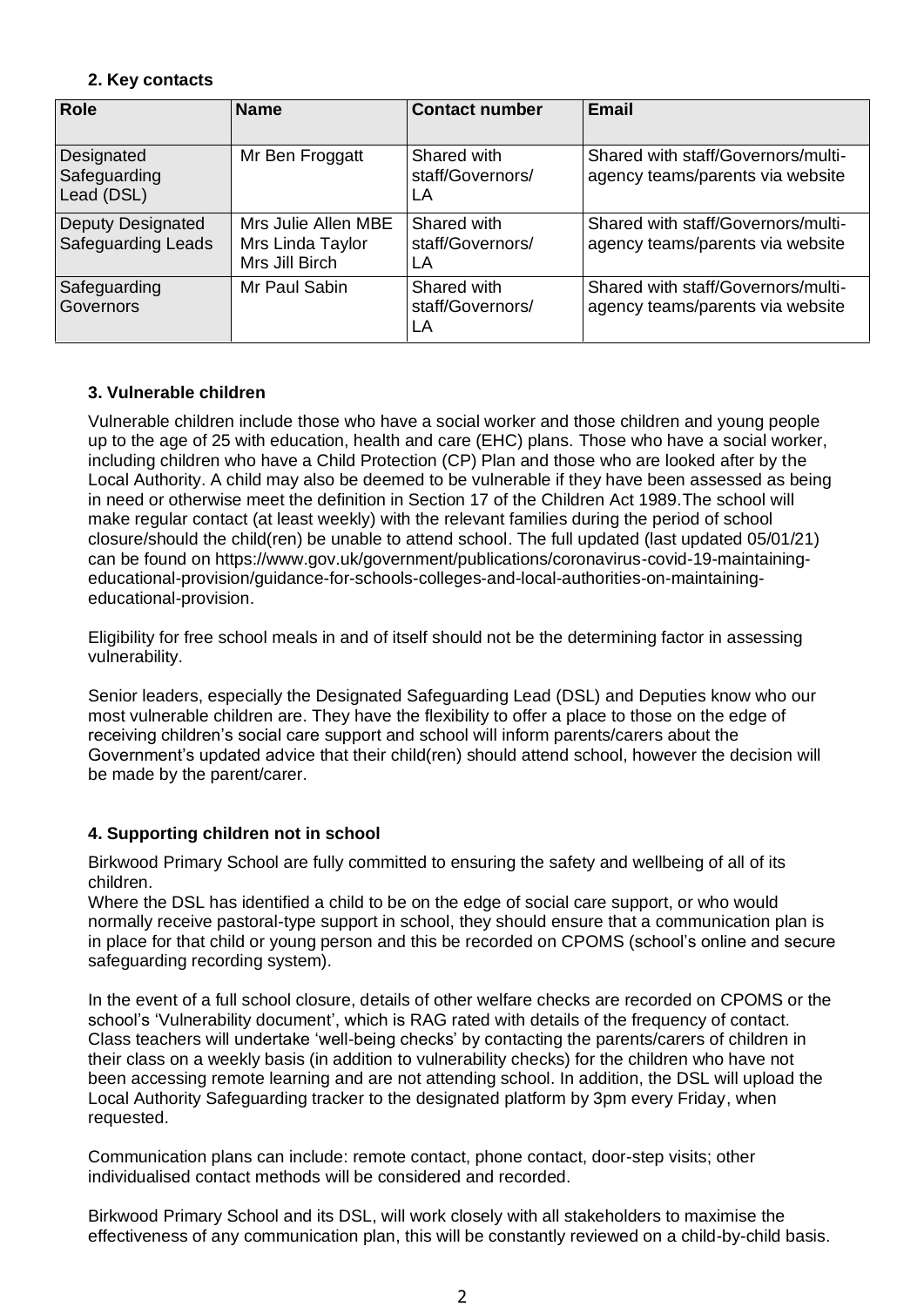Birkwood Primary School will share messages regarding safeguarding and vulnerability updates on its website and via Twitter. We will also signpost support services to children and their families around a range of issues like home learning, mental health support and financial advice when available.

School recognises its role as a protective factor for children, and that the current circumstances can affect their mental health and that of their parents/carers. Teachers will be aware of this when setting expectations of pupils' work when they are at home.

We will ensure that where we care for children on site, we ensure appropriate support is in place for them according to school's policies and practices, this will be bespoke to each child and recorded on CPOMS if and when necessary.

# **5. Supporting children in school**

Birkwood Primary School is committed to ensuring the safety and wellbeing of all its children. We will continue to provide a safe space for children to attend and flourish. The Headteacher will ensure that appropriate staff are on site and staff to pupil ratio numbers are appropriate to maximise safety and minimise risk.

We will adhere to Government guidance for education and childcare settings on how to implement social distancing and continue to follow the advice from Public Health England on handwashing and other measures to limit the risk of spread of COVID-19.

Where the school has concerns about the impact of staff absence – such as the DSL or first aiders – this will be discussed with the Local Authority.

We will continue to work with and support children's social workers to help protect vulnerable children. This includes the Local Authority virtual School Headteacher (VSH) for looked-after and previously looked-after children.

Where parents/carers are concerned about the risk of the child contracting COVID-19, school leaders or the social worker will talk through these anxieties with the parent/carer following the advice set out by Public Health England.

Birkwood Primary School will encourage vulnerable children to attend school, including remotely if needed.

# **6. Attendance monitoring**

From 2<sup>nd</sup> September, school will resume taking the usual attendance registers. In addition, Birkwood Primary School will continue to complete and upload the requested attendance data to the DfE portal and to the Local Authority via Perspective Lite, when requested.

# **7. Designated Safeguarding Lead**

Birkwood Primary School has a Designated Safeguarding Lead (DSL) and 3 Deputy DSLs.

# **The Designated Safeguarding Lead is:**

Mr Ben Froggatt (Deputy Headteacher)

#### **The Deputy Designated Safeguarding Leads are:**

Mrs Julie Allen (MBE) (Headteacher) Mrs Linda Taylor (Parent Support Advisor) Mrs Jill Birch (Senior HLTA)

The optimal scenario is to have a trained DSL (or deputy) available on site. Where this is not the case a trained DSL (or deputy) will be available to be contacted via phone or online video - for example when working from home.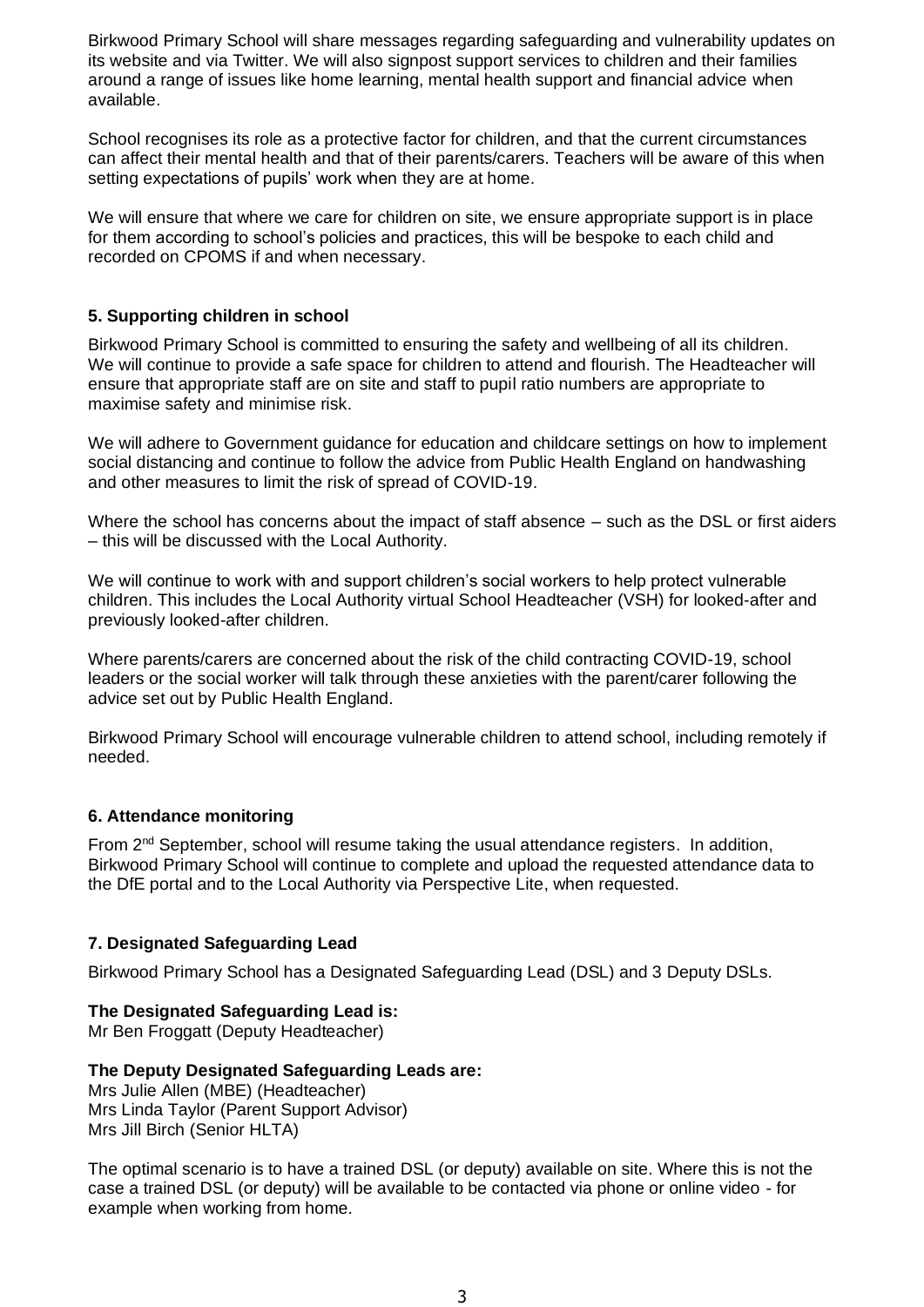Where a trained DSL (or deputy) is not on site, in addition to the above, a senior leader will assume responsibility for coordinating safeguarding on site. This might include updating and managing access to CPOMS and liaising with the offsite DSL (or deputy) and, as required, liaising with children's social workers where they require access to children in need and/or to carry out statutory assessments at the school or college.

It is important that all leaders, staff and volunteers have access to a trained DSL (or deputy).

The DSL will continue to engage with social workers, and attend all multi-agency meetings, which can be undertaken remotely.

### **8. Reporting a concern**

Where staff have a concern about a child, they should continue to follow the process outlined in the school's Safeguarding and Child Protection Policy, this includes making a report via CPOMS, which can be undertaken remotely.

In the unlikely event that a member of staff cannot access their CPOMS from home, they should email the DSL/deputy. This will ensure that the concern is received and relevant action taken.

Staff are reminded of the need to report any concern immediately and without delay, whatever the circumstances.

Where staff are concerned about an adult working with children in the school, they should refer to the school's 'Staff Code of Conduct' and 'Whistleblowing' policies.

Concerns around the Headteacher should be directed to the Chair of Governors, Mr Paul Sabin.

The Local Authority will continue to offer support in the process of managing any allegation.

### **9. Safeguarding Training and Induction**

All existing school staff and Governors have had basic safeguarding training and have received and read Part 1 of Keeping Children Safe in Education (2020) (KCSiE). The DSL should communicate with staff any new local arrangements, so they know what to do if they are worried about a child.

Where new staff are recruited, or new volunteers enter a school, they will continue to be provided with a safeguarding induction following the school's induction arrangements.

#### **10. Safer recruitment/volunteers and movement of staff**

It remains essential that people who are unsuitable are not allowed to enter the children's workforce or gain access to children. When recruiting new staff, the school will continue to follow the relevant safer recruitment processes for their setting, including, as appropriate, relevant sections in part 3 of KCSiE.

In response to COVID-19, the Disclosure and Barring Service (DBS) has made changes to its guidance on standard and enhanced DBS ID checking to minimise the need for face-to-face contact.

Where school are utilising volunteers, we will continue to follow the checking and risk assessment process as set out in paragraphs 167 to 172 of KCSIE. Under no circumstances will a volunteer who has not been checked be left unsupervised or allowed to work in regulated activity.

Birkwood Primary School will continue to follow the legal duty to refer to the DBS anyone who has harmed or poses a risk of harm to a child or vulnerable adult. Full details can be found at paragraph 163 of KCSIE.

Birkwood Primary School will continue to consider and make referrals to the Teaching Regulation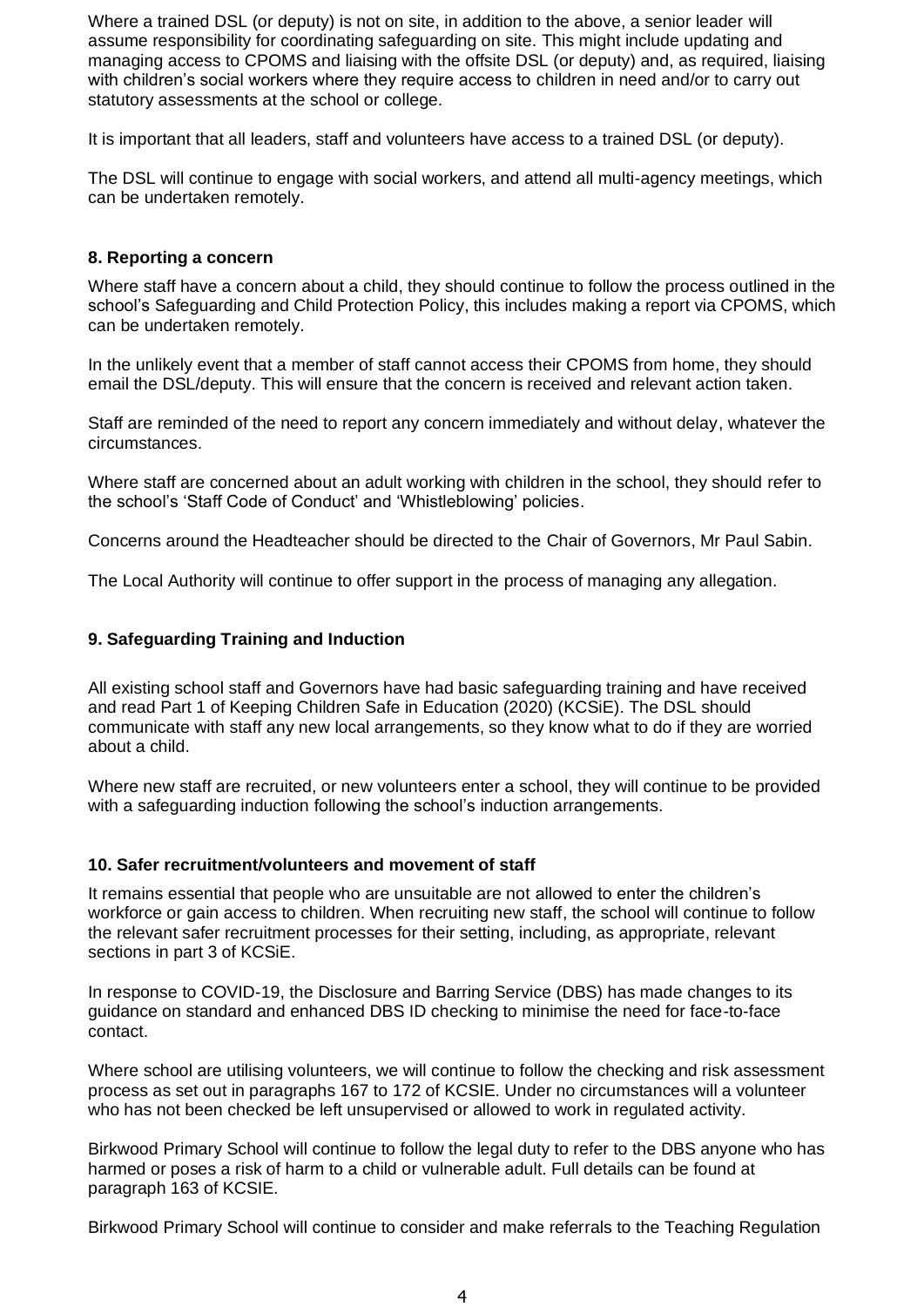Agency (TRA) as per paragraph 166 of KCSiE and the TRA's 'Teacher misconduct advice for making a referral.

During the COVID-19 period all referrals should be made by emailing [Misconduct.Teacher@education.gov.uk](mailto:Misconduct.Teacher@education.gov.uk)

Whilst acknowledging the challenge of the current National emergency, it is essential from a safeguarding perspective that any school is aware, on any given day, which staff/volunteers will be in the school, and that appropriate checks have been carried out, especially for anyone engaging in regulated activity. As such, schools will continue to keep the single central record (SCR) up to date as outlined in paragraphs 148 to 156 in KCSIE.

# **11. Online safety in schools and colleges**

Birkwood Primary School will continue to provide a safe environment, including encouraging parents/carers to keep their children safe online. This includes the use of an online filtering system. School will share regular online safety information to parents/carers via our website and Twitter.

Where children are using computers in school, appropriate supervision will be in place.

# **12. Children and online safety away from school**

It is important that all staff who interact with children, including online, continue to look out for signs that a child may be at risk. Any such concerns should be dealt with as per the Safeguarding and Child Protection Policy and where appropriate, referrals should still be made to children's social care and as required, the police.

Online teaching should follow the same principles as set out in the school's 'E-safety Policy' and other relevant policies and codes of conduct.

Birkwood Primary School will ensure any use of online learning tools and systems is in line with privacy and data protection/GDPR requirements.

Below are some things to consider when delivering virtual lessons/video conferencing, especially where webcams are involved:

- o Staff must only use platforms agreed by the school to communicate with pupils, and it is the responsibility of the teachers to gatekeep and check content and comments
- $\circ$  1:1 video conferencing is strictly prohibited in no circumstances should staff make or take video calls with pupils. If video conferencing is to be used to support vulnerable pupils, 2 staff should be present at all times
- o Suitable clothing should be worn by anyone in the household
- $\circ$  Any computers used should be in appropriate areas, for example, not in bedrooms; and the background should be blurred where ever possible
- o If live classes are used they should be recorded so that if any issues were to arise, the video can be reviewed
- $\circ$  Language must be professional and appropriate, including any family members in the background
- o Staff should record, the length, time, date and attendance of any sessions held

Where school have supported children who are deemed digitally excluded, by loaning a device, parents/carers must sign to confirm that it is their responsibility to ensure all E-safety measures are in place and all security settings are enabled. This also includes adequate supervision.

# **13. Peer on Peer Abuse**

Birkwood Primary School recognises that during lockdown a revised process may be required for managing any report of such abuse and supporting victims**.**